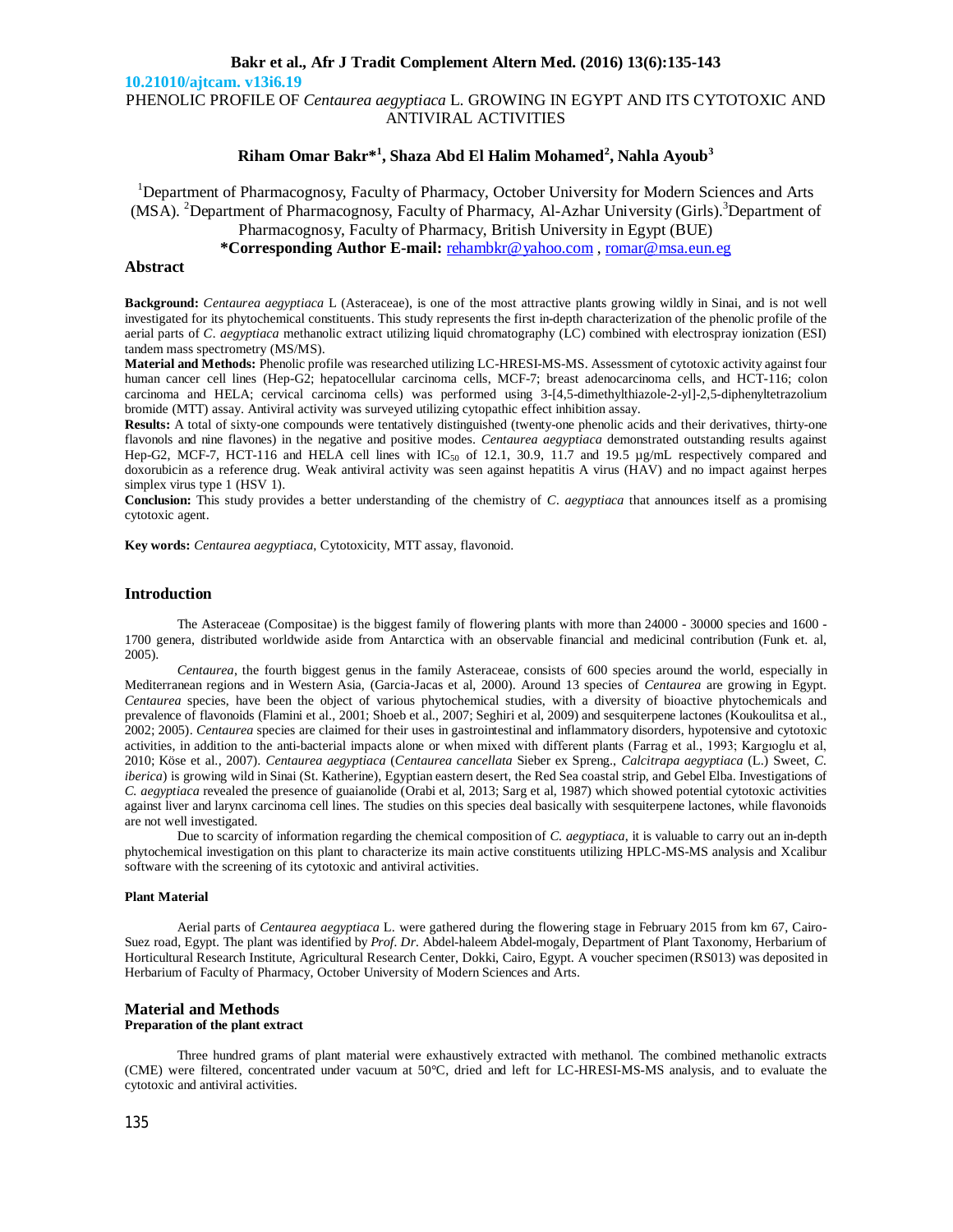**10.21010/ajtcam. v13i6.19 Cytotoxic activity**

The viability of control and treated cells were explored at the Regional Center for Mycology and Biotechnology (RCMB) at Al-Azhar University. The CME was tested against the following human tumor cell lines: hepatocellular carcinoma (HepG-2), breast adenocarcinoma (MCF-7), colorectal carcinoma (HCT-116), cervix adenocarcinoma (HELA) utilizing MTT (3-(4, 5 dimethylthiazolyl-2)- 2, 5-diphenyltetrazolium bromide) test in triplicate (Fotakis and Timbrell, 2006). Untreated cells represented the negative control while doxorubicin was the positive control. The absorbance was measured at 570 nm using a microplate ELISA reader (Sun Rise TECAN, Inc, USA). The absorbance of untreated cells was considered as 100%. The results were determined by three independent experiments (Wilson, 2000).

The percentage cell viability was calculated with the Microsoft Excel®. Percentage cell viability was calculated as follows: % Cell viability = (Mean Abs control – Mean Abs test metabolite X 100)/ Mean Abs control Where: Abs: absorbance at 570 nm

The graphic plots were used for estimation of the 50% inhibitory concentration  $(IC_{50})$ . STATA statistical analysis package was used for the dose response curve drawing in order to figure  $IC_{50}$ .

#### **Antiviral activity**

Cytopathic effect inhibition assay was performed following Hu and Hsiung, (1989). The cultures were treated with two fold serial dilutions of *C. aegyptiaca* extract. Six wells were utilized for every concentration of *C. aegyptiaca* extract. Untreated vero cells in absence of CME represented the control. Inverted microscope was used for watching the virus in the control wells every 24hr until complete viral-induced cytopathic effects (CPE). Antiviral activity was evaluated by the inhibition of cytopathic effect in comparison with control where scoring of the protection level offered by *Centaurea* extract was estimated (Vijayan et al., 2004). The experiment was performed thrice. Acyclovir, the treatment clinically used for herpetic viral disease, was utilized as a positive control (Dargan, 1998).

#### **LC-HRESI-MS-MS apparatus**

The study was performed on a Bruker micro-TOF-Q Daltonics (API) Time-of-Flight mass spectrometer (Bremen, Germany), coupled to 1200 series HPLC system (Agilent Technologies, Waldbronn, Germany), equipped with a high-performance auto-sampler, binary pump, and PDA detector G 1314 C (SL). Chromatographic separation was performed on a Superspher 100 RP-18 (75  $\times$  4mm i.d.; 4  $\mu$ m) column (Merck, Darmstadt, Germany).

|                | $Rt$ (min.)                                                    | $[M-H]^m/z$ | Fragment ions                                                              | Tentatively identified<br>compound           | Ref.                                                  |  |
|----------------|----------------------------------------------------------------|-------------|----------------------------------------------------------------------------|----------------------------------------------|-------------------------------------------------------|--|
| $\mathbf{1}$   | 1.68<br>341.11<br>179.08 (-162) 161.17 143.09 119.09<br>113.04 |             | Caffeoyl hexoside                                                          | Dartora et al, 2011                          |                                                       |  |
| $\overline{c}$ | 3.26                                                           | 191.06      | 111.01 173.16 127.10 85.05                                                 | Quinic acid                                  | Dartora et al, 2011                                   |  |
| $\overline{3}$ | 3.59                                                           | 493.16      | 191.21 330.43 402.4 473.24                                                 | Quinic acid derv                             |                                                       |  |
| $\overline{4}$ | 8.54                                                           | 315.07      | 153.07 (-162) 165.14 135.19 109.09<br>225.2 (-90) 195.05 (-120)            | Protocatechuic acid hexoside                 | Chen et al, 2012<br>Vallverdu-Queralt et al.,<br>2015 |  |
| 5              | 9.27                                                           | 515.14      | 179.06 353.23 341.17 191.08                                                | Dicaffeoyl quinic acid                       | Chen et al. 2012                                      |  |
| 6              | 12.45                                                          | 353.09      | 191.11 179.13 135.15                                                       | Chlorogenic acid<br>Dicaffeoyl quinic acid   |                                                       |  |
| $\overline{7}$ | 14.90                                                          | 285.06      | 153.10 109.18                                                              | Protocatechiuc acid pentoside                |                                                       |  |
| 8              | 14.91                                                          | 447.12      | 315.21 411.22 271.25 152.18 163.10<br>179.15                               | Protocatechiuc acid pentoside<br>hexoside    |                                                       |  |
| 9              | 23.52                                                          | 499.15      | 191.15 337.26                                                              | 3 caffeoyl 5 coumaroyl quinic<br>acid        | Jaiswal et al, 2010                                   |  |
| 10             | 15.31                                                          | 337.09      | 163.14                                                                     | 3-p-Coumaroyl quinic acid                    | Jaiswal et al, 2010                                   |  |
| 11             | 24.30                                                          | 337.09      | 173.08                                                                     | 4p-Coumaroyl quinic acid                     | Jaiswal et al, 2010                                   |  |
| 12             | 19.64                                                          | 529.16      | 173.13 191.11 367.21 355.21                                                | 4-Feruloyl<br>5caffeoylquinic<br>acid isomer | Jaiswal et al 2010                                    |  |
| 13             | 21.54<br>21.69                                                 | 447.11      | 152.12 401.19 285.26 241.24 163.16<br>177.2<br>401.26 285.18 152.15 163.16 | Protocatechuic acid hexoside<br>pentoside    |                                                       |  |
| 14             | 21.96                                                          | 193.05      | 134.11 149.07                                                              | Ferulic acid                                 | Vallverdu-Queralt et al.,<br>2015                     |  |
| 15             | 22.25                                                          | 417.10      | 241.18 152.07 285.22 163.15 179.15                                         | Dihydroxybenzoic acid-O-<br>dipentoside      | Beelders et al, 2014                                  |  |
| 16             | 23.62                                                          | 529.16      | 173.13 193.08                                                              | 4-feruloyl-5-Caffeoyl quinic<br>acid         | Dartora et al, 2011; Jaiswal<br>et al, 2010           |  |
| 17             | 35.14                                                          | 367.10      | 173.16 191.14                                                              | 4-Feruloyl quinic acid                       | Jaiswal et al, 2010                                   |  |
| 18             | 42.74                                                          | 367.10      | 191.12 173.13 193.14                                                       | 5-Feruloyl quinic acid                       | Jaiswal et al, 2010                                   |  |
| 19             | 32.15                                                          | 325.09      | 163.05 119.09 101.08 113.18                                                | Coumaroyl hexoside                           | Vallverdu-Oueralt et al.,<br>2015                     |  |
| 20             | 59.68                                                          | 543.21      | 349.21 367.20 193.22 173.13                                                | Diferuloylquinic acid isomer                 |                                                       |  |
| 21             | 60.69                                                          | 473.11      | 311.27 341.20                                                              | Dicaffeoyltartaric acids<br>(chicoric acids) |                                                       |  |

**Table 1:** Phenolic acids and their derivatives tentatively identified in *Centaurea aegyptiaca*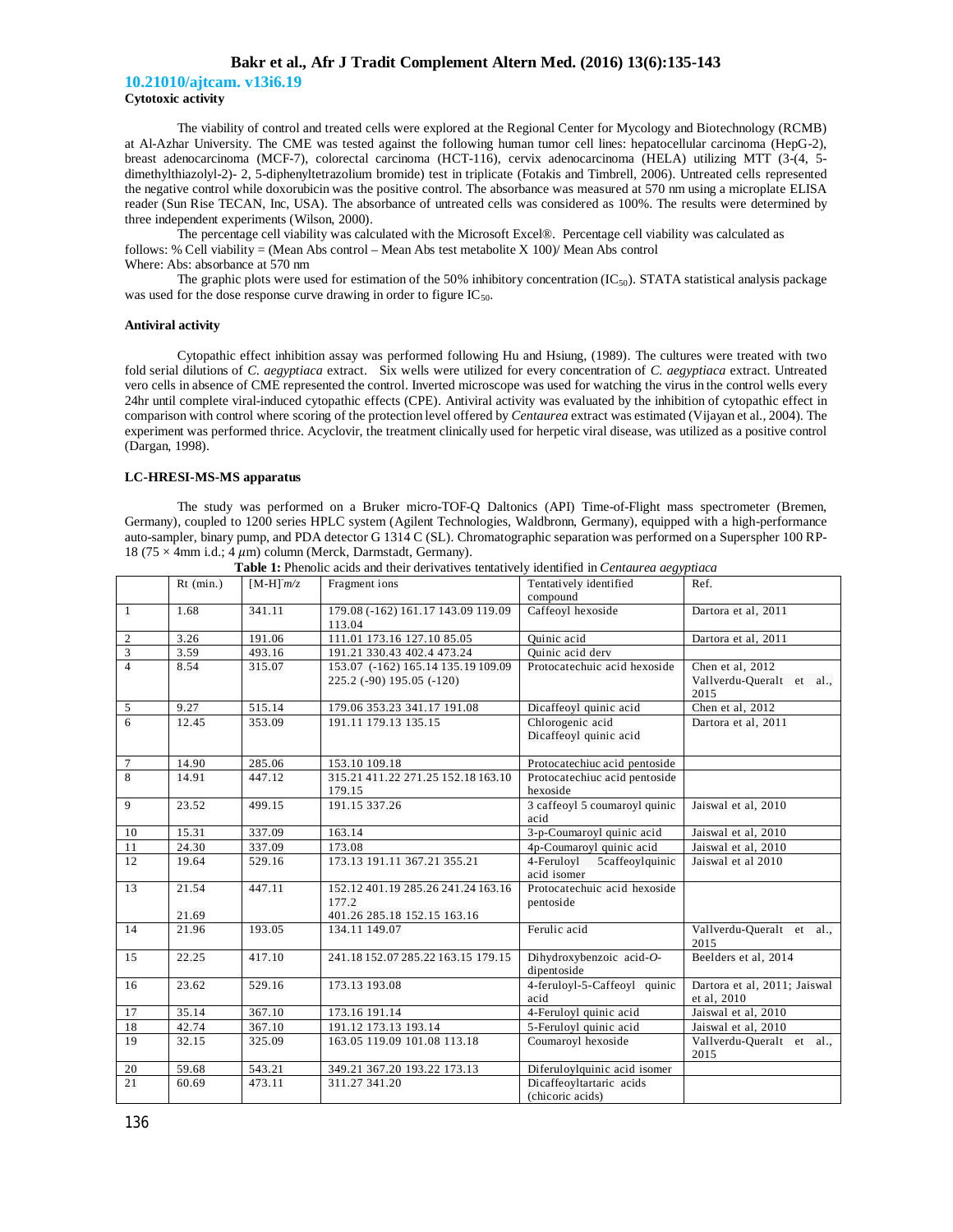# **10.21010/ajtcam. v13i6.19**

**Table 2:** Flavonoids tentatively identified in *Centaurea aegyptiaca*

| No             | RT    | $[M-H]^m/z$      | Fragment ions                                                                       | $[M-H]$ <sup>+</sup> $m/z$ | Fragment ions                                                        | Tentatively identified compound                    | Ref.                                                 |
|----------------|-------|------------------|-------------------------------------------------------------------------------------|----------------------------|----------------------------------------------------------------------|----------------------------------------------------|------------------------------------------------------|
| $\mathbf{1}$   | 38.23 | 563.14           | 473.26 [M-H-90] 443.31 [M-H-120]<br>353.22 [M-H-120-90] 383.25                      |                            | -------                                                              | Apigenin 8C-hexoside 6C-<br>pentoside              | Ibrahim et al.,<br>2015                              |
| $\overline{c}$ | 38.83 | 785.21           | 315.19 [isorh, M-H-2hexose-rh),<br>623.26 [M-H-162] 477.23 (M-H-162-<br>146] 300.16 | 787.24                     | 625.14 [M+H-162] 479.17 [-162-<br>146] 317.13                        | Isorhamnetin dihexoside<br>rhamnoside              |                                                      |
| 3              | 40.46 | 479.08           | 317.15 [M-H-162] 357.15                                                             | 481.10                     | 319.08 [M+H-162]                                                     | Quercetagenin $-O$ - hexoside                      | Pajero et al.,<br>2004                               |
| $\overline{4}$ | 40.57 | 317.16           | 271.15 287.13 166.03 139.14 299.18<br>243.14 227.17 179.06                          | 319.12                     | 273.09 301.03 245.07 181.02 153.08<br>136.37                         | Quercetagenin                                      |                                                      |
| 5              | 41.36 | 625.14           | 317.16 [M-H-308] 461.25 341.18                                                      | 627.16                     | 481.18 [M+H-146] 319.14 [M+H-<br>146-162] 463.23 [M+H+162]           | Quercetagenin-rhamnoside-<br>hexoside (rutinoside) |                                                      |
| 6              | 42.22 | 641.27           | 317.15[M-H-2hexose] 243.22 225.30<br>479.35 [M-H-162] 447.23                        |                            | -----                                                                | Quercetagenin dihexoside                           |                                                      |
| 7              | 44.10 | 639.16           | 477.19 [M-H-162] 315.18 [M-H-162-<br>162] 447.22 300.26 271.21                      | 641.17                     | 479.17 [M+H-162] 317.16 [M+H-<br>162-1621                            | Isorhamnetin -O-dihexoside                         | Lin and<br>Harnly, 2010                              |
| 8              | 44.36 | 623.13           | 285.15 [M-H-162-176] 447.22 [M-H-<br>176] 337.23 357.13 257.18 243.26               | 625.14                     | 287.12 449.17 [M+H-176]                                              | Kaempferol hexoside glucuronide                    |                                                      |
| 9              | 44.55 | 463.09           | 301.14                                                                              | 465.10                     | 303.14                                                               | Quercetin -O-hexoside                              | Vallverdu-<br>Queralt et al.,<br>2015.               |
| 10             | 45.46 | 301.18           | 283.13 271.16 255.17 227.10 179.07<br>8165.10 151.18                                | 303.12                     | 285.14 273.13 179.14 169.06 137.02                                   | Quercetin                                          | Vallverdu-<br>Queralt et al.,<br>2015.               |
| 11             | 48.01 | 269.14           | 251.16 209.23 225.26 165.27 189.26                                                  | 271.21                     | 242.13 253.15 153.10 225.20 211.17<br>rt48.70                        | Apigenin                                           |                                                      |
| 12             | 48.31 | 431.10           | 311.22 [M-H-120] 341.25 [M-H-90]                                                    | 433.11                     | 415.16 367.16 337.14 313.17                                          | Apigenin C-glucoside (Isovitexin)                  | Irahim et al.,<br>2015.                              |
| 13             | 49.05 | 639.16           | 331.20 [M-H-162-146] 316.20                                                         |                            |                                                                      | Patuletin hexoside rhamnoside                      | Parejo et al.,<br>2004                               |
| 14             | 49.08 | 493.10           | 331.16 [M-H-162]                                                                    |                            |                                                                      | Patuletin hexoside                                 | Parejo et al.,<br>2004                               |
| 15             | 49.10 | 331.05<br>331.08 | 316.17 317.18 [M-H-14]                                                              | 333.06                     | 318.09 301.12 155.05 169.10                                          | Patuletin                                          | Parejo et al.,<br>2004                               |
| 16             | 49.37 | 623.15           | 315.14 300.22 271.18                                                                | 625.18                     | 479.17 [M+H-146] 317.07 [M+H-<br>146-162] 463.20 [M+H-162]           | Isorhamnetin 3-O-hexoside 7-O-<br>rhamnoside       | Stintzing et al.,<br>2004<br>Ibrahim et al.,<br>2015 |
| 17             | 49.51 | 609.18           | 301.18 [M-H-308] 269.14 199.22                                                      | 611.19                     | 449.10 [M+H-162] 271.11 303.13<br>$[M+H-146]$ 465.10 [quercetin+162] | Quercetin hexoside rhamnoside                      |                                                      |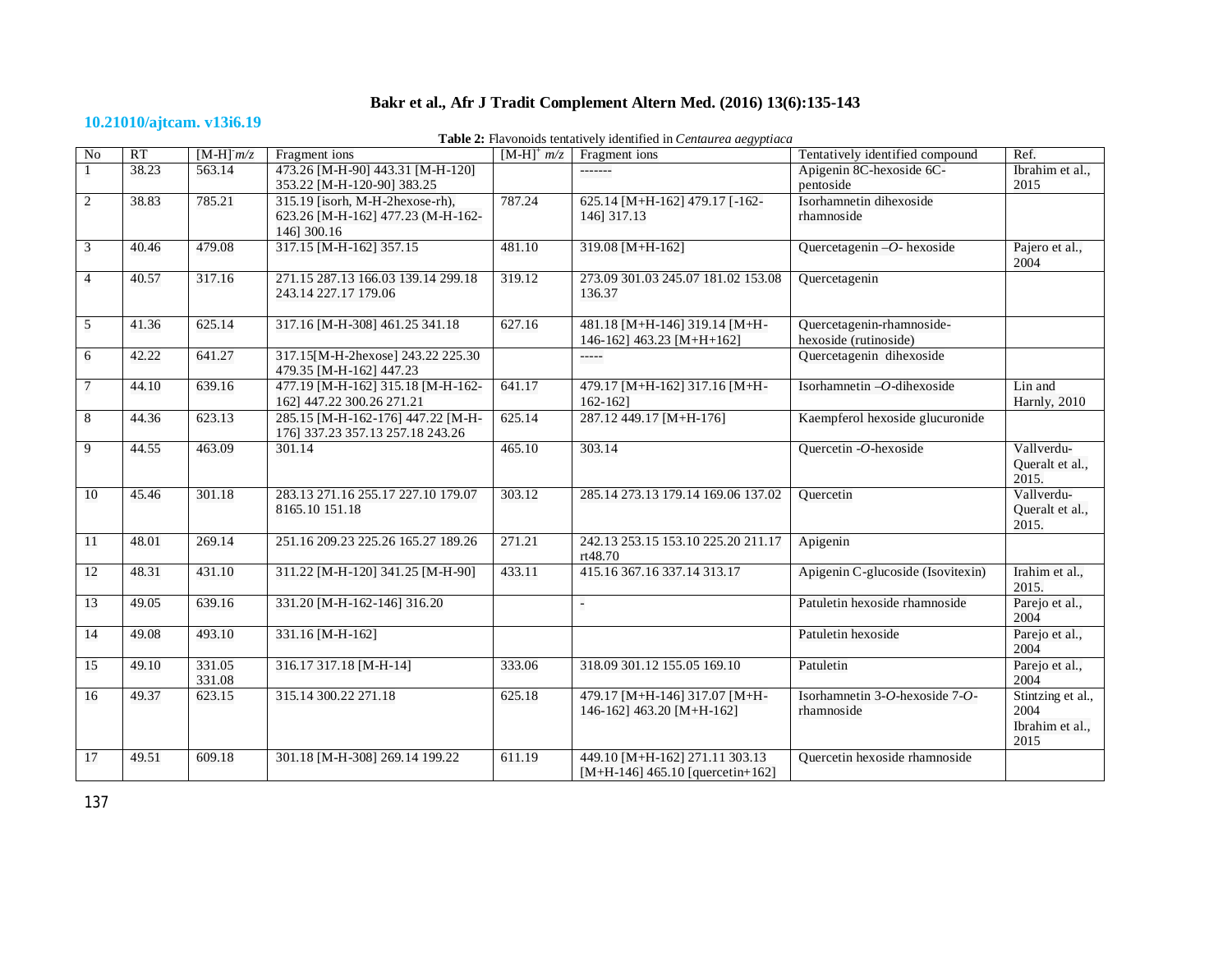### **10.21010/ajtcam. v13i6.19**

|    |       |        |                                                                                            |                       | 431.15 413.26                                                    |                                            |                                        |
|----|-------|--------|--------------------------------------------------------------------------------------------|-----------------------|------------------------------------------------------------------|--------------------------------------------|----------------------------------------|
| 18 | 49.73 | 285.19 | 267.11 253.27 239.12 185.13 137.06                                                         | 287.13<br><b>RT59</b> | 269.22 259.14 241.14 213.12 164.89<br>153.02                     | Kaempferol                                 | Schmeda-<br>Hirschmann<br>Et al., 2015 |
| 19 | 50.52 | 315.05 | 300.20                                                                                     | 317.07                | 302.11                                                           | Isorhamnetin                               | Pajero et al.,<br>2004                 |
| 20 | 53.79 | 477.10 | 315.18 [M-H-162] 301.19 357.19 [M-<br>H-120] 415.35                                        | 479.12                | 317.13 [M+H-162] 419.94 360.94                                   | Isorhamnetin 3-O-hexoside                  | Pajero et al.,<br>2004.                |
| 21 | 50.54 | 593.15 | 285.15 [M-H-146-162] 429.28 531.28<br>269.17                                               | 595.17                | 287.13 [M+H-162-146] 449.11<br>$[M+H-146]$ 213.27                | Kaempferol O-hexoside-<br>rhamnoside       | Ibrahim et al.,<br>2015.               |
| 22 | 53.13 | 477.07 | 301.13 [M-H-176] 415.29                                                                    |                       |                                                                  | Ouercetin glucuronide                      |                                        |
| 23 | 54.10 | 431.10 | 269.18 [M-H-162] 311.16 [M-H-120]                                                          | 433.11                | 271.10 [M+H-162] 415.21                                          | Apigenin hexoside                          |                                        |
| 24 | 54.5  | 461.11 | 299.19 [M-H-162] 339.17                                                                    |                       | <u>.</u>                                                         | Hispidulin hexoside                        | Akkal et al.,<br>2003                  |
| 25 | 55.91 | 593.28 | 269.29 [M-H-162-162] 431.36 [M-H-<br>162] 417.36 285.24 245.27 225.20                      | 595.30                | 577.22 [M+H-18] 415.16 [M+H-<br>180] 253.21 235.20 325.14 271.27 | Apigenin $-O$ - dihexoside                 |                                        |
| 26 | 56.13 | 521.09 | 317.16 [M-H-204] 399.29 429.21                                                             | 523.11                | 319.09 [M+H-204] 503.25 455.14                                   | Quercetagenin acetyl hexoside              | Parejo et al.,<br>2004                 |
| 27 | 56.95 | 505.10 | 301.16 [M-H-204] 343.21 [M-H-162]<br>461.30 [M-H-44] 179.09 151.13                         | 507.11                | 303.12 [M+H-204] 385.22 447.23<br>$[M+H-60]$                     | Quercetin acetyl hexoside                  | Oszmiański et<br>al., 2015             |
| 28 | 57.03 | 491.20 | 476.28 [M-H-15] 315.23 [M-H-176]<br>329.22 [M-H-162] 431.32 [M-H-60]<br>175.16 161.12      |                       |                                                                  | Isorhamnetin glucuronide                   |                                        |
| 29 | 58.59 | 607.26 | 269.27 [M-H-176-162] 431.37 [M-H-<br>176] 383.21 353.16                                    | 609.28                | 253.08 235.14 429.03 [M+H-180]<br>431.28                         | Apigenin glucuronide hexoside              |                                        |
| 30 | 58.70 | 461.07 | 285.18 219.23 175.11 339.24                                                                | 461.09                | 287.13 [M+H-176] 445.24 [M+H-<br>18] 175.07                      | Kaempferol gucuronide                      | Schmeda-<br>Hirschmann<br>Et al., 2015 |
| 31 | 59.03 | 625.12 | 463.19 [M-H-162] 315.15 301.19 [M-<br>$H-162-162$                                          |                       |                                                                  | Quercetin 3, 7 di-O-hexoside               | Ibrahim et al.,<br>2015.               |
| 32 | 61.34 | 447.09 | 327.14 [M-H-120] 357.06 [M-H-90]<br>387.31 [M-H-60] 285.29 429.28<br>241.25 175.16         | 449.11                | 287.13 431.19 383.12 329.17 276.17<br>246.19                     | Luteolin C-hexoside                        | Brito et al.,<br>2014                  |
| 33 | 61.87 | 491.21 | 285.16 473.36 431.41 [M-H-60]<br>315.24 [M-H-176] 329.33 [M-H-162]<br>175.13 179.18 167.19 | 493.23                | 33.13 475.29 [M+H-15] 269 155.05                                 | Kaempferol methyl ether<br>glucuronic acid | Schmeda-<br>Hirschmann<br>Et al., 2015 |
| 34 | 62.41 | 535.11 | 331.19 [M-H-204] 373.09 [M-H-162]<br>471.31 [M-H-62]                                       | 537.23                | 478.98 333.18 [M+H-204] 419.88<br>375.31 [M+H-162]               | Patuletin acetyl hexoside                  |                                        |
| 35 | 63.18 | 519.11 | 315.23 [M-H-204] 357.36 [M-H-162]                                                          | 521.13                | 317.12 [M+H-204] 501.27 359.34<br>$[M+H-162]$                    | Isorhamnetin acetyl hexoside               |                                        |
| 36 | 63.76 | 639.17 | 519.27 [M-H-120] 549.24 [M-H-90]<br>607.34 [M-H-32] 463.22 [M-H-176]                       |                       | ---                                                              | Quercetin C-hexoside glucuronide           |                                        |

138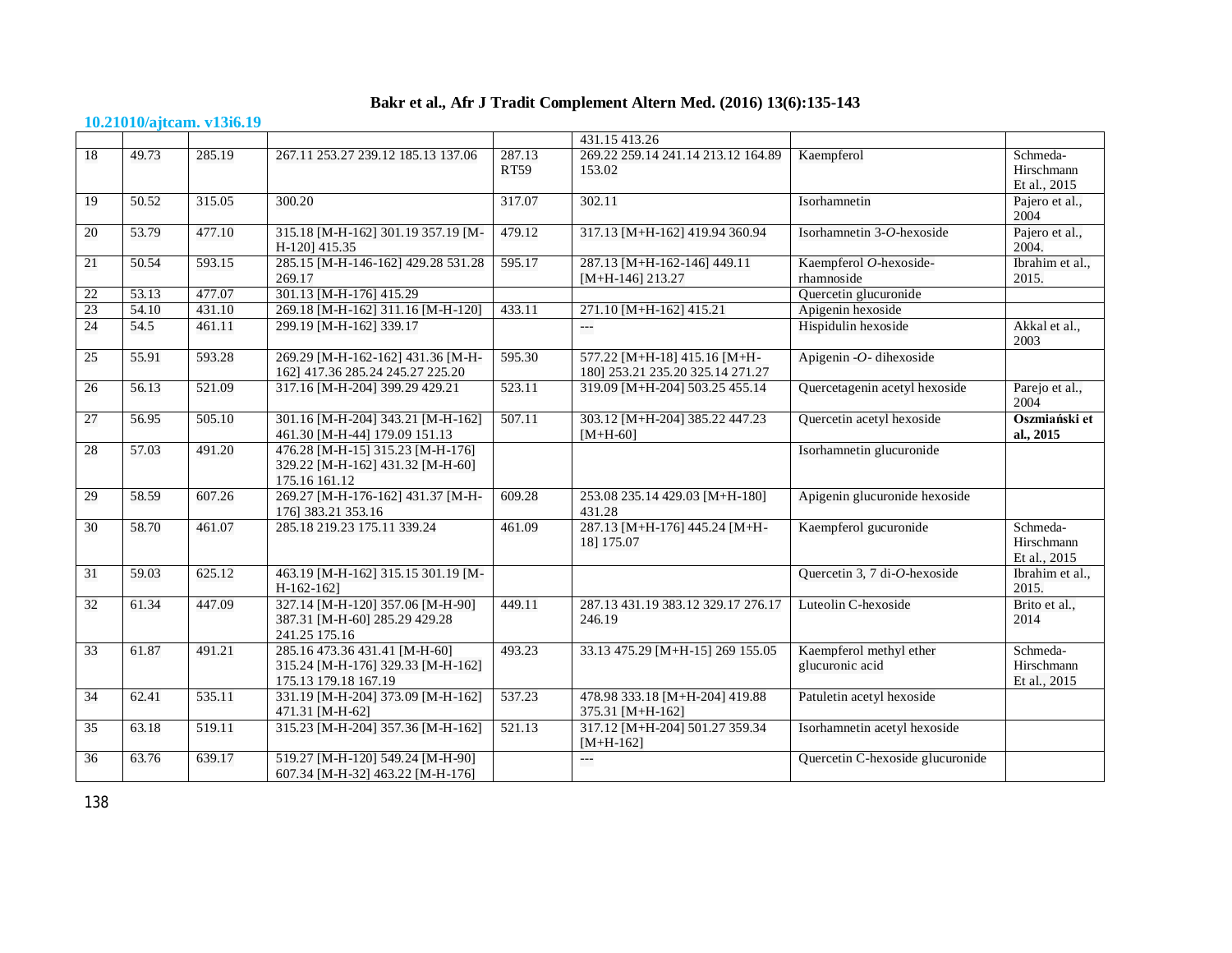## **10.21010/ajtcam. v13i6.19**

|    |       |        | 301.21 [M-H-176-162] 219.17                                       |        |                                                              |                                 |                         |
|----|-------|--------|-------------------------------------------------------------------|--------|--------------------------------------------------------------|---------------------------------|-------------------------|
| 37 | 64.24 | 521.33 | 359.45 [M-H-162] 503.39 [M-H-18]<br>489.26 [M-H-32] 475.22 341.44 | 523.35 | 343.13 [M+H-180] 361.13 [M+H-<br>162] 505.21 [M+H-18] 318.14 | Centaurein (jaceidin hexoside)  | Flamini et al.,<br>2001 |
|    |       |        | 315.21                                                            |        | 325.13 307.23                                                |                                 |                         |
| 38 | 68.03 | 299.06 | 284.06 [M-H-15]                                                   | 301.07 | 286.09 [M+H-15] 147.11 129.12                                | Hispidulin                      | Flamini et al.,<br>2001 |
| 39 | 69.35 | 507.35 | 345.41 [M-H-162] 331.10 299.35<br>161.19417.41                    | 509.13 | 347.17 [M+H-162] 303.12 449.17<br>$[M+H-60]$                 | Axillarin hexoside              | Parejo et al.,<br>2004  |
| 40 | 74.61 | 609.41 | 315.27 [M-H-162-132] 293.34 246.23<br>225.09 447.39 [M-H-162]     |        |                                                              | Isorhamnetin hexoside pentoside |                         |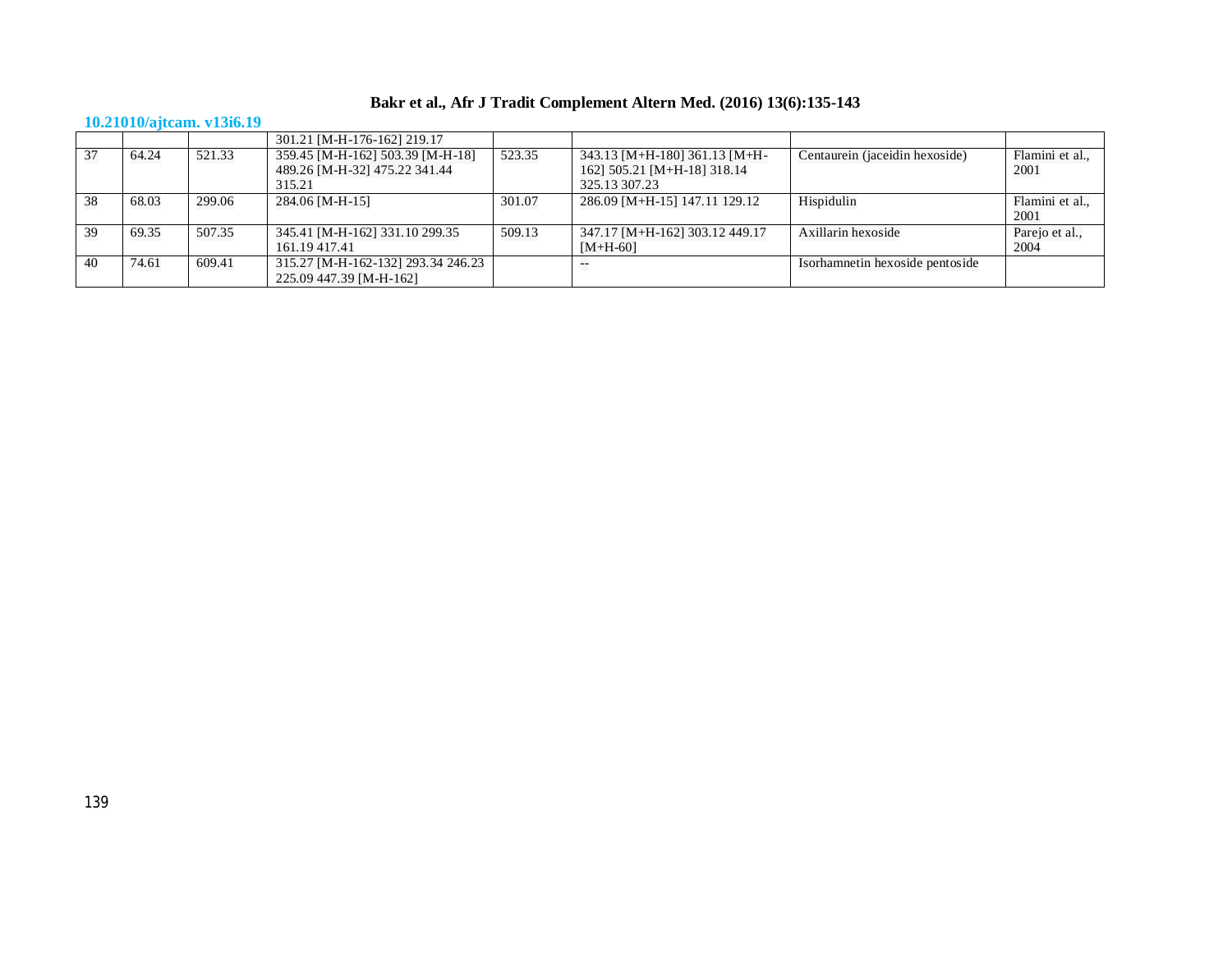**10.21010/ajtcam. v13i6.19**

#### **Identification of Phenolic Compounds**

*Centaurea aegyptiaca* CME was investigated following Hassaan et al, (2014). The mobile phase consists of two solvents, (A) 2% acetic acid (pH 2.6) and (B) 80% methanol. Gradient elution was used at a flow rate of 100  $\mu$ L/min, from 5% to 50% B at 30°C. Ion spray (pneumatically assisted electrospray) ionization system was utilized. Spectra were recorded in positive and negative ion mode between  $m/z$  120 and 1,500 with capillary voltage, 4000V and heated dry nitrogen gas temperature, 200°C and flow rate 10 L/min. The gas flow to the nebulizer was set at pressure 1.6 bar. For collision-induced dissociation (CID) MS-MS estimations, the voltage over the collision cell ranged between 20 to 70 eV. Argon was utilized as collision gas. Sodium formate was utilized for calibration toward the end of LC-MS run. Interpretation for ESI-MS was performed by Xcalibur 2.1 software from Thermo Scientific (Berlin, Germany).

#### **Results Phenolics identified**

The phytochemical fingerprint of *C. aegyptiaca* was determined using an LC-HRESI-MS-MS. Analyses were carried out by using a full scan and MS2 data-dependent operative mode.

The combination of ESI positive and negative modes permitted the tentative identification of a total of sixty-one compounds by the interpretation of their fragmentation patterns combined with the available literature information. Twenty-one phenolic acid and their derivatives have been identified in the negative mode only (Table 1), while thirty-one flavonol and nine flavones were tentatively identified based on their MS/MS fragmentation in the negative and positive modes and listed in table 2.

#### **Cytotoxic activity**

*Centaurea aegyptiaca* CME was investigated against four human cell carcinoma (HepG-2, MCF-7, HCT-116, and HELA) using MTT assay. The higher potency was observed with HCT-116 followed by HepG-2 then HELA cells (Table 3) with  $IC_{50}$  less than 20  $\mu$ g/mL compared with doxorubicin as a standard cytotoxic agent with a range of 0.46-0.23  $\mu$ g/mL.

| <b>Cell line</b>          | $HepG-2$        |                 | $MCF-7$         |                  | <b>HCT-116</b> |                 | <b>HELA</b>   |                  |
|---------------------------|-----------------|-----------------|-----------------|------------------|----------------|-----------------|---------------|------------------|
|                           | CME             | DoX             | <i>CME</i>      | Dox              | CME            | Dox             | <b>CME</b>    | Dox              |
| $IC_{50}$<br>$(\mu g/mL)$ | $12.1 \pm 3.89$ | $0.467 \pm 0.2$ | $30.9 \pm 2.62$ | $0.426 \pm 0.35$ | ± 1.44         | $0.23 \pm 0.17$ | 19.5±<br>2.73 | $0.456 \pm 0.35$ |

**Table 3:** Cytotoxic activity of *Centaurea aegyptiaca* extract

(CME) and Doxorubicin standard (Dox) against hepatocellular carcinoma cells (Hep-G2), Human breast adenocarcinoma cells (MCF-7), colon carcinoma cells (HCT-116) and cervical cell carcinoma (HELA)

#### **Antiviral activity**

*Centaurea aegyptiaca* CME exhibited weak antiviral activity against hepatitis A virus (HAV), and no effect was observed with herpes simplex virus type 1(HSV 1).

#### **Discussion**

Liquid chromatography/tandem mass spectrometry (LC/MS/MS), represents the most popular technique used to unravel the complexity of phenolic compounds. Those non-volatile, polar and thermally labile compounds are found as complex mixtures in plants [Parejo et al., 2004]. *Centaurea aegyptiaca* has not been studied for its phenolic content before.

#### **Phenolic acids and their derivatives**

Chlorogenic acids (CGAs) are a group of esters formed between a quinic acid and certain trans-cinnamic acids, most commonly caffeic, p-coumaric, and ferulic acid (Clifford et al, 2006).

The neutral loss of 162, 132, 146, 176 mass units revealed the presence of compounds with a hexose (galactose or glucose), pentose (arabinose or xylose), deoxyhexose (rhamnose) and glucuronic acid unit, respectively (Cuyckens and Claeys 2004).

Compound **1** was identified as caffeoyl hexoside with base peak 179, while compound **2** was tentatively identified as quinic acid (MS2 at *m/z* 111, 173). Many derivatives were assigned as dicaffeoyl quinic acid (compound **5**; MS2 at m/z 191, 353), chlorogenic acid (compound **6**; MS2 at *m/z* 191, 179), caffeoyl coumaroyl quinic acid (compound **9**; MS2 173, 191), 4 and 5 pcoumaroyl quinic acid (compounds **10** and **11**; 163, 191 respectively) in addition to several isomers of Feruloyl caffeoyl quinic acid with various fragmentation pattern (compound 12 and 16). Phenolic acid glycosides, such as protocatechuic acid hexoside (compound **4**), protocatechuic acid pentoside (compound **7**) and protocatechuic acid pentoside hexoside (compound **8**), giving the corresponding fragments for the loss of a hexose [M-H-162], a pentose [M-H-132] and the consecutive loss of both. In addition, coumaric acid hexosides (compound **19**) was identified based on the fragments at *m/z* 163 (loss of a hexose moiety) and the typical fragment of coumaric acid at *m/z* 119 (Fischer et al., 2011). Compound **15** was assigned as dihydroxybenzoic pattern previously reported with the same fragmentation pattern and attempted to be protocatechuic acid dipentoside. Many isomers of feruloyl quinic acid have been identified with different fragmentation pattern (Compound **17** and **18**; MS2 173 and 191 respectively) (Table 1).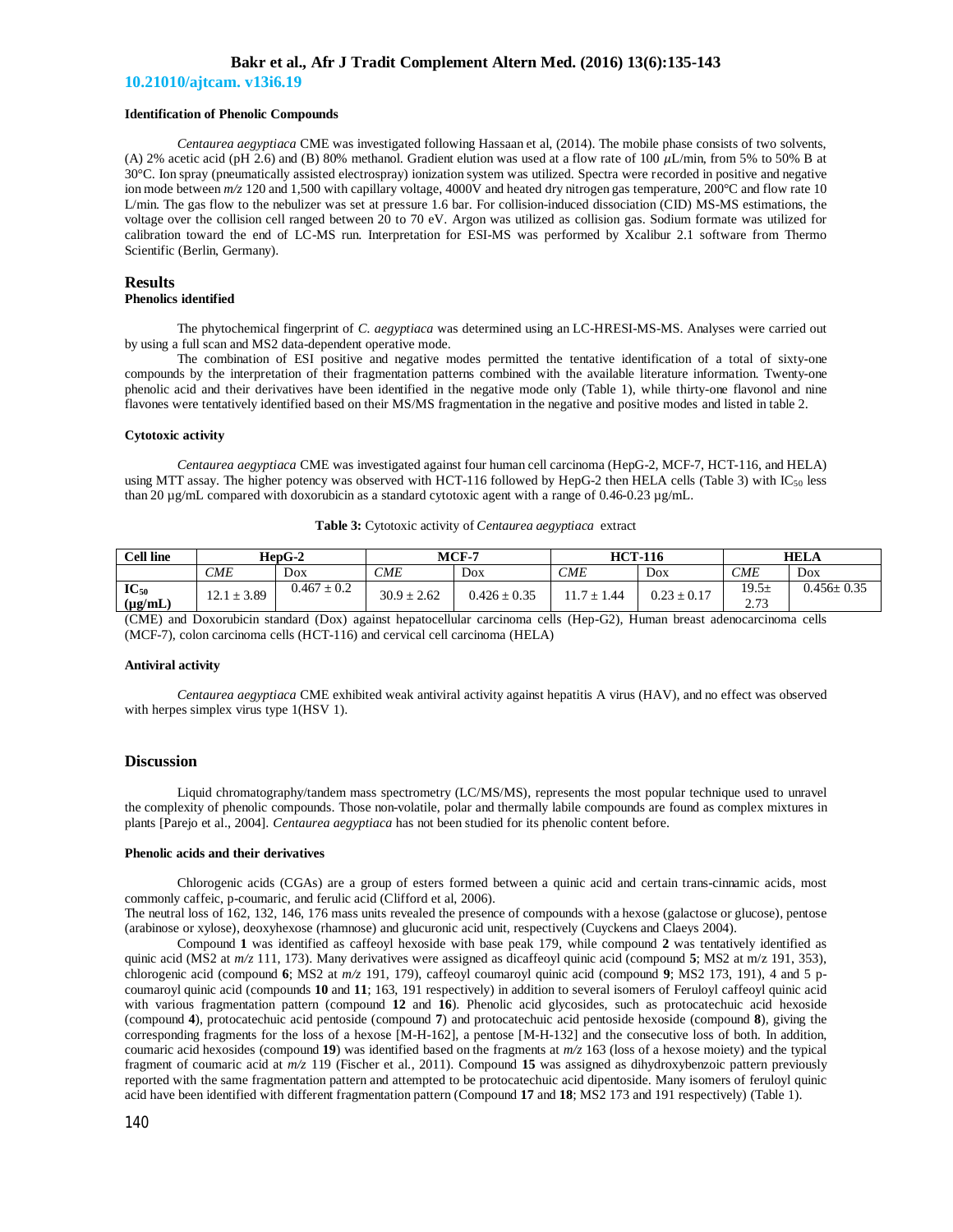**10.21010/ajtcam. v13i6.19**

#### **Flavonoid glycosides**

Based on previous information concerning *Centaurea* genus, methoxylated derivatives of flavone and flavonol glycosides were expected. Through this study, *C.aegyptiaca* was claimed as a rich source of flavonoids. In the MS identification of *C*glycosides, the key fragmentations utilized were [M-H-60] , [M-H-90] and [M-H-120].

Apigenin and hispidulin that were previously identified in *Centaurea furfuracea* (Akkal et al., 2003) represented the principle identified flavones. Compounds **1**, **11**, **12**, **23**, **25** and **29** were tentatively identified as apigenin derivatives with [A-H]- at *m/z* 269.14 and characteristic peaks at *m/z* 225 and 209. Compounds **12** and **23** were tentatively identified as Apigenin 8*C*-glycoside and 6*C*-glycoside, while compounds **24** and **37** were identified as hispidulin hexoside, and hispidulin, respectively.

Methoxylated flavonol represented the majority of identified flavonols including isorhamnetin and patuletin derivatives in addition to jaceidin, axillarin. Compound 2, with a [M-H] at  $m/z$  785 and MS2 ions at  $m/z$  315 (M-324, - dihexose moiety, rhamnose), 623 [M-H-162] and 477 [M-H-162-146] was tentatively identified as Isorhamnetin dihexoside rhamnoside. Quercetagenin (compound **4**), with its derivatives quercetagenin *O*-hexoside, rutinoside, and dihexoside with loss of 162, 308 and 324 daltons respectively were also tentatively identified (Compounds **3**, **5** and **6**), in addition to the acetylated derivative (compound **26**), with [M-H] at *m/z* 521 and MS2 at 317 and the characteristic loss of 204 denoting acetylated hexoside and tentatively identified as quercetagenin acetyl hexoside. Kaempferol, (compound **18**), was also identified with its characteristic peak in the positive mode at *m/z* 213. Compound **8** was tentatively identified as kaempferol hexoside glucuronide with the characteristic loss of 176 in the positive and negative mode. Kaempferol hexoside rhamnoside was also identified with [M+H] at *m/z* 595 and characteristic fragments at *m/z* 287, 449 [M+H-146] and 213 (compound 21). Quercetin (Compound **10**), was observed with six derivatives tentatively identified as quercetin-*O*-hexoside (compound **9**), quercetin rutinoside (compound **17**) with the characteristic loss of 308 daltons, quercetin glucuronide (compound **22**), quercetin dihexoside (compound **31**), quercetin hexoside glucuronide (compound **36**) and the acetylated derivative of quercetin hexoside (compound **27**) with MS2 at *m/z* 301 [M-H-204], 343 [M-H-162] and 461 [M-H-44]. Patuletin (compound **15**) and its derivatives, patuletin hexoside (compound **14**) and hexoside rhamnoside (compound **13**) have been also identified with [A-H] 331. Acetylated hexoside derivatives (compound **34**), has been also identified with [M-H] at *m/z* 535 and base peak 331 [M-H-204] and characteristic fragment at *m/z* 373 [M-H-162]. Centaurein (compound **37**), was tentatively identified with [M-H] at *m/z* 521 and characteristic fragments at 359 [M-H-162] indicating its aglycone jaceidin. Patuletin and Centaurein were previously identified in Centaurea species (Akkal et al., 2003; Flamini et al., 2001).

Acetylated derivatives have been reported before as, quercetin 3-*O*-[(2,3,4-triacetyl-α-rhamnopyranosyl)1'''→6''] 3-acetylβ-galactopyranoside and quercetin 3-*O*-[(2,3,4-triacetyl-α-rhamnopyranosyl)1'''→6'']-4-acetyl-β-galactopyranoside from *Gentiana spicata*, a descendant from *Centaurea* family (Handoussa et al., 2009).

#### **Cytotoxic activity**

When the IC<sub>50</sub> value in carcinoma cells, after incubation between 48 and 72 hrs, is under 20  $\mu g/mL$ , the cytotoxic activity was commonly considered (Boik, 2001). *C. aegyptiaca* CME demonstrated significant activity against colorectal and hepatocellular carcinoma. This promising cytotoxic action was related to the increased number of OH groups and presence of 3'- OMe as reported by Jeong et al. (2007). Cytotoxic activity was previously reported in various *Centaurea* species because of phenolic, flavonoid and sesquiterpene contents (Erol-Dayi et al., 2011, Medjroubi et al., 2005, Shoeb et al., 2007, Saroglou et al., 2005 and Ahmed et al, 2014).

#### **Conclusion**

*Centaurea aegyptiaca* is a rich source of phenolic and flavonoid glycosides contributing to a powerful cytotoxic activity that may represent a good candidate for further studies and reflects its traditional uses.

#### **Conflict of interest**

The authors announce that there are no conflicts of interest.

#### **References**

- 1. Ahmed, S.A. and Kamel, E.M. (2014). Cytotoxic activities of flavonoids from *Centaurea scoparia*. Scientific World Journal 2014, Article ID 274207, 7 pages.
- 2. Akkal, S., Benayache, F., Medjroubi, K., Tillequin, F. and Seguin, E. (2003). Flavonoids from *Centaurea furfuracea*  (Asteraceae). Biochem. Syst. Ecol. **31**: 641–643
- 3. Beelders, T., de Beer, D., Stander, M.A. and Joubert, E. (2014). Comprehensive Phenolic Profiling of *Cyclopia genistoides* (L.) Vent. by LC-DAD-MS and -MS/MS Reveals Novel Xanthone and Benzophenone Constituents. Molecules. **19**(8): 11760-11790.
- 4. Boik, J. (2001). Natural Compounds in Cancer Therapy. Oregon Medical Press, Minnesota, USA.
- 5. Brito, A., Ramirez, J.E., Areche, C., Sepúlveda, B. and Simirgiotis, M.J. (2014). HPLC-UV-MS Profiles of Phenolic Compounds and Antioxidant Activity of Fruits from Three *Citrus* Species Consumed in Northern Chile. Molecules, **19**: 17400-17421.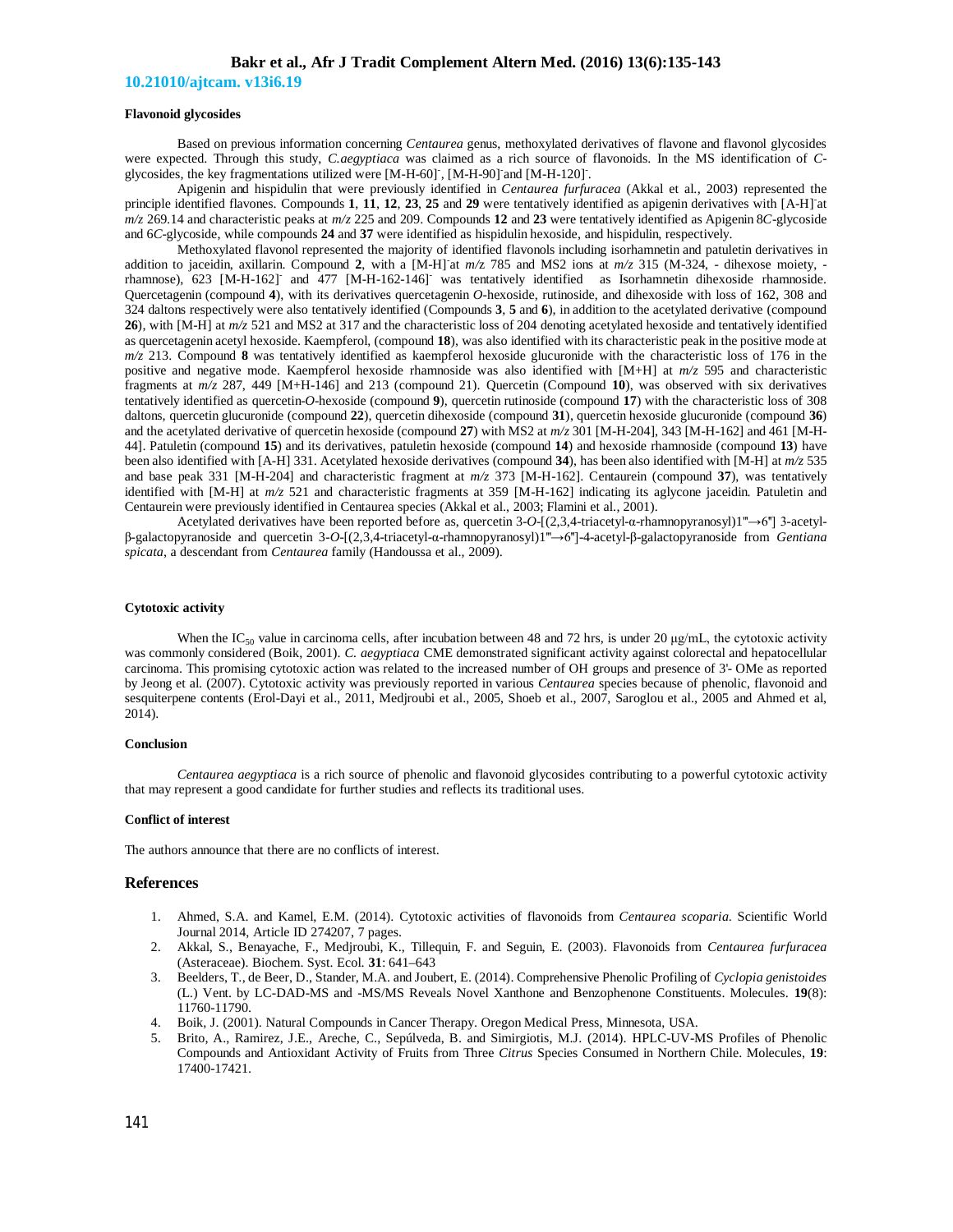#### **10.21010/ajtcam. v13i6.19**

- 6. Chen, H.J., Inbaraj, B.S., Chen, B.H. (2012).Determination of Phenolic Acids and Flavonoids in *Taraxacum formosanum* Kitam by Liquid Chromatography-Tandem Mass Spectrometry Coupled with a Post-Column Derivatization Technique. Int. J. Mol. Sci. **13**: 260-285.
- 7. Clifford, M.N., Zheng, W., Kuhnert, N. (2006). Profiling the chlorogenic acids of aster by HPLC–MS<sup>n</sup>. Phytochem. Anal. **17** (6): 384-393.
- 8. Cuyckens, F. and Claeys, M. (2004). Mass spectrometry in the structural analysis of flavonoids. J. Mass Spectrom. **39**: 1- 15.
- Dargan, D.J. (1998). Investigation of the anti-HSV activity of candidate antiviral agents. In: Methods in Molecular Medicine, Vol. 10: Herpes Simplex Virus Protocols. (Edited by: Brown, SM. and MacLean, AR.) Humana Press Inc., Totowa, NJ., 387-405.
- 10. Dartora, N., de Souza, L.M., Santana-Filho, A.P., Iacomini, M., Valduga, A.T., Gorin, P.A.J. and Sassaki, G.L. (2011). UPLC-PDA–MS evaluation of bioactive compounds from leaves of *Ilex paraguariensis* with different growth conditions, treatments and ageing. Food Chem. **129** (4): 1453–1461.
- 11. Erol-Dayi, Ö., Pekmez, M., Bona, M., Aras-Perk, A. and Arda, N. (2011). Total Phenolic contents, Antioxidant Activities and cytotoxicity of three *Centaurea* Species: *C. calcitrapa subsp. calcitrapa, C. ptosimopappa and C. spicata*. Free Radicals Antioxid. **1** (2): 31-36.
- 12. Farrag, N.M., Abd El Aziz, E.M., El-Domiaty, M.M. and El Shafea, A.M. (1993). Phytochemical investigation of *Centaurea araneosa* growing in Egypt. Zagazig J. Pharm. Sci. **2** (1): 29-45.
- 13. Flamini, G., Antognol, E. and Morelli, I. (2001). Two flavonoids and other compounds from the aerial parts of *Centaurea bracteata* from Italy. Phytochemistry, **57**: 559-564.
- 14. Fotakis, G. and Timbrell, J.A. (2006). In vitro cytotoxicity assays: comparison of LDH, neutral red, MTT and protein assay in hepatoma cell lines following exposure to cadmium chloride. Toxicol Lett. **160** (2):171-177.
- 15. Funk, V.A., Bayer, R.J., Keeley, S., Chan, R., Watson, L., Gemeinholzer, B., Schilling, E., Panero, J.L., Baldwin, B.G., Garcia- Jacas, N., Susanna, A. and Jansen, R.K. (2005). Everywhere but Antarctica: using a super tree to understand the diversity and distribution of the Compositae. Biol. Skr. **55**: 343–374.
- 16. Garcia-Jacas, A., Susanna, V. and Mozaffarian, R. (2000). Ilarslan, The natural delimitation of *Centaurea* (Asteraceae: Cardueae): ITS sequence analysis of the *Centaurea jacea* group. Plant Syst. Evol. **223**: 185-199.
- 17. Handoussa, H., Osmanova, N., Ayoub, N. and Mahran, L. (2009). Spicatic acid: A 4-carboxygentisic acid from Gentiana spicata extract with potential hepatoprotective activity. Drug Discov Ther. **3**(6):278-286.
- 18. Hassaan, Y., Handoussa, H., El-Khatib, A.H., Linscheid, M.W., El Sayed, N., and Ayoub, N. (2014). Evaluation of Plant Phenolic Metabolites as a Source of Alzheimer's Drug Leads. BioMed Research International, 2014, Article ID 843263, 10 pages
- 19. Hu, J.M. and Hsiung, G.D. (1989). Evaluation of new antiviral agents I: *In vitro* prospectives. Antiviral Res. **11**: 217-232.
- 20. Ibrahim, R.M., El-Halawany, A.M., Saleh, D.O., El Naggar, E., El-Shabrawya, A.O. and El-Hawarya, S.S. (2015). HPLC-DAD-MS/MS profiling of phenolics from Securigera securidaca flowers and its anti-hyperglycemic and antihyperlipidemic activities. Rev. Bras. Farmacogn. **25** (2): 134-141
- 21. Jaiswal, R., Sovdat, T., Vivan, F. and Kuhnert, N. (2010). Profiling and characterization by LC-MSn of the chlorogenic acids and hydroxycinnamoyl shikimate esters in mate (*Ilex paraguariensis*). J. Agric. Food Chem. **58**: 5471-5484.
- 22. Jeong, J.M., Kang, S.K., Lee, I.H., Lee, J.Y. and Jung, H. (2007). Antioxidant and Chemosensitizing Effects of Flavonoids with Hydroxy and/or Methoxy Groups and Structure-Activity Relationship. J. Pharm. Pharmaceut. Sci. **10** (4): 537-546, 2007
- 23. Koukoulitsa, E., Skaltsa, H., Karioti, A., Demetzos, C.and Dimas, K., (2002). Bioactive sesquiterpene lactones from *Centaurea* species and their cytotoxic/cytostatic activity against human cell lines *in vitro*. Planta Med., 68, 649-652.
- 24. Kargıoglu, M., Cenkci, S., Serteser, A., Konuk, M., and G. Vural (2010). Traditional uses of wild plants in the middle Aegean region of Turkey. Human Ecol. **38**: 429-450.
- 25. Köse, YB., Iscan, G., Demirci, B., Baser, K.H.C., and Celik, S. (2007). Antimicrobial activity of the essential oil of *Centaurea aladagensis*. Fitoterapia **78**: 253-254.
- 26. Koukoulitsa, C., Geromichalos, G.D. and Skaltsa, H. (2005). VolSurf analysis of pharmacokinetic properties for several antifungal sesquiterpene lactones isolated from Greek *Centaurea* sp. J. Comput. Aided Mol. Des. **19**: 617-623.
- 27. Lin, L.Z. and Harnly, J.M. (2010). Identification of the phenolic components of chrysanthemum flower (*Chrysanthemum morifolium* Ramat). Food Chem. **120**: 319-326.
- 28. Medjroubi, K., Benayache, F. and Bermejo, J. (2005).Sesquiterpene lactones from *Centaurea musimomum* Antiplasmodial and cytotoxic activities. Fitoterapia **76** (7-8):744-746.
- 29. Orabi, K.Y., Sary, H.G., Ayoub, N.A. and Singab, A.N.B. (2013). Isolation of a Bioactive Guaianolide from *Centaurea aegyptiaca* Ethanol Extract. Planta Med. **79** - PN62
- 30. Oszmiański, J., Wojdyło, A., Nowicka, P., Teleszko, M., Cebulak, T. and Wolanin, M. (2015). Determination of Phenolic Compounds and Antioxidant Activity in Leaves from Wild *Rubus* L. Species. Molecules **20**: 4951-4966.
- 31. Parejo, I., Jáuregui, O., Viladomat, F., Bastida, J. and Codina, C. (2004). Characterization of acylated flavonoid-Oglycosides and methoxylated flavonoids from *Tagetes maxima* by liquid chromatography coupled to electrospray ionization tandem mass spectrometry. Rapid Commun. Mass Spectrom. **18**: 2801-2810.
- 32. Sarg, T.M., El-Domiaty, M. and El-Dahmy, S., (1987). Further guaianolides from *Centaurea aegyptiaca*. Sci. Pharm. **55**: 107-110.
- 33. Saroglou, V., Karioti, A., Demetzos, C., Dimas, K. and Skaltsa, H. (2005). Sesquiterpene lactones from *Centaurea spinosa* and their antibacterial and cytotoxic activities. J. Nat. Prod. **68**: 1404-1407.
- 34. Schmeda-Hirschmann, G., Quispe, C. and González, B. (2015). Phenolic Profiling of the South American "Baylahuen" Tea (*Haplopappus* spp., Asteraceae) by HPLC-DAD-ESI-MS. Molecules **20**: 913-928.